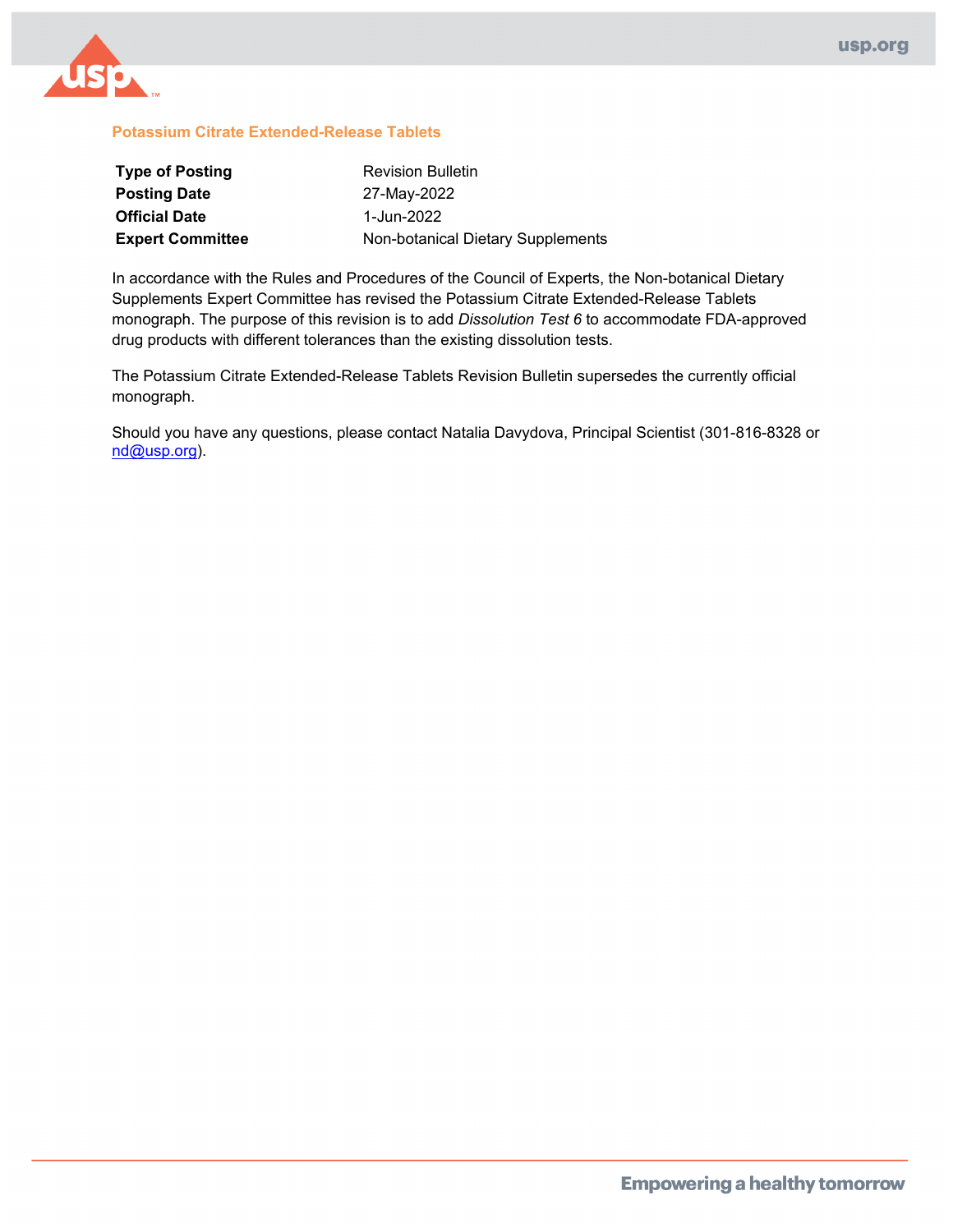# **Potassium Citrate Extended-Release Tablets**

# **DEFINITION**

Potassium Citrate Extended-Release Tablets contain NLT 90.0% and NMT 110.0% of the labeled amount of potassium citrate as monohydrate ( $C_6H_5K_3O_7 \cdot H_2O$ ).

# **IDENTIFICATION**

- **• A. Identification Tests**—**General** 〈191〉**,** *Chemical Identification Tests, Potassium* **Sample solution:** Powder 5 Tablets, mix with 20 mL of water, and filter. **Acceptance criteria:** The filtrate meets the requirements.
- **• B. Identification Tests**—**General** 〈191〉**,** *Chemical Identification Tests, Citrate* **Sample:** A portion of powdered Tablets containing about 50 mg of potassium citrate **Acceptance criteria:** Meet the requirements

# **ASSAY**

**• Procedure**

**Buffer:** 3.4 g/L of monobasic potassium phosphate in water. Adjust with phosphoric acid to a pH of 2.2. **Mobile phase:** *Buffer*

**Standard solution:** 0.4 mg/mL of [USP Citric Acid](https://store.usp.org/searchresults?Ntt=1134368&searchType=simple&type=search) RS in *Mobile phase*

- **Sample stock solution:** Weigh and finely powder NLT 20 Tablets. Transfer a portion of the powder, equivalent to 2000 mg of potassium citrate monohydrate, to a 250-mL volumetric flask, and add 150 mL of hot water (60°–70°). Sonicate for 20 min with occasional shaking. Allow to cool to room temperature, dilute with water to volume, and mix.
- **Sample solution:** Pass a portion of the *Sample stock solution* through a suitable filter of 0.45-µm pore size, discarding the first 5 mL of filtrate. Transfer 4 mL of the filtrate to a 50-mL volumetric flask, dilute with *Mobile phase* to volume, and mix. [Note—Reserve the remaining filtrate for use in the *Content of Potassium* test.]

# **Chromatographic system**

(See *Chromatography* 〈621〉*, System Suitability*.)

**Mode:** LC **Detector:** UV 210 nm **Column:** 4.6-mm × 25-cm; 5-µm packing L1 **Column temperature:** 55° **Flow rate:** 1 mL/min **Injection volume:** 20 µL **System suitability Sample:** *Standard solution* **Suitability requirements Relative standard deviation:** NMT 2.0% **Analysis**

**Samples:** *Standard solution* and *Sample solution*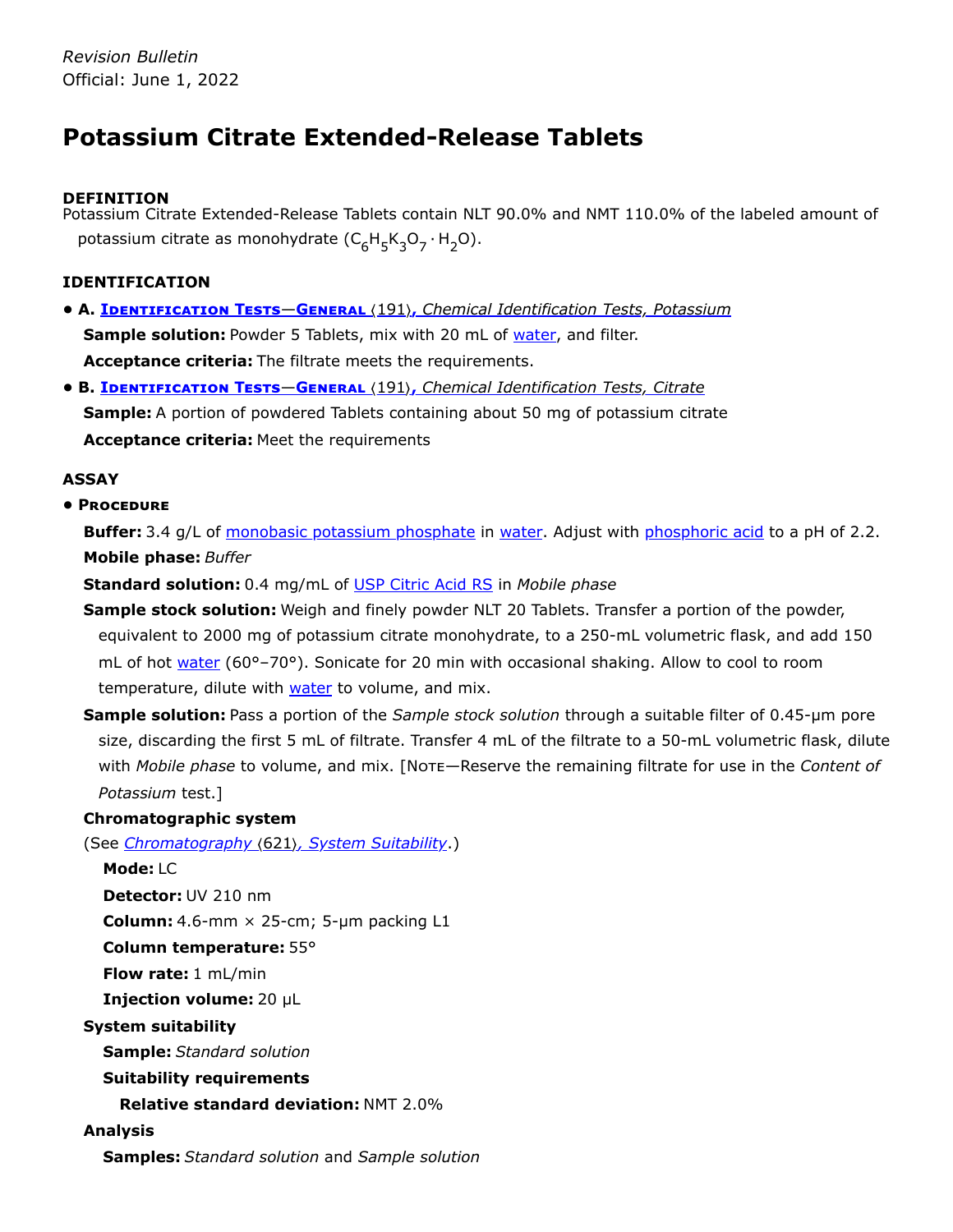Calculate the percentage of the labeled amount of potassium citrate monohydrate  $(\mathsf{C}_6\mathsf{H}_5\mathsf{K}_3\mathsf{O}_7\cdot\mathsf{H}_2\mathsf{O})$ 

in the portion of Tablets taken:

 $Result = (r_U/r_S) \times (C_S/C_U) \times (M_{r1}/M_{r2}) \times 100$ 

- *r* = citric acid peak area from the *Sample solution*  $r_{II}$
- *r* = citric acid peak area from the *Standard solution S*
- $C_{\mathcal{S}}$  = concentration of [USP Citric Acid](https://store.usp.org/searchresults?Ntt=1134368&searchType=simple&type=search) RS in the *Standard solution* (mg/mL)
- *C* = nominal concentration of potassium citrate monohydrate in the *Sample solution* (mg/mL)  $C_{II}$
- = molecular weight of potassium citrate monohydrate, 324.41  $M_{r1}$
- $M_{r2}$  = molecular weight of citric acid ( $C_6H_8O_7$ ), 192.13

**Acceptance criteria:** 90.0%–110.0%

#### **OTHER COMPONENTS**

#### **• Content of Potassium**

- **Standard stock solution:** 19.07 µg/mL of potassium chloride, previously dried at 105° for 2 h, in water. This solution contains 10 µg/mL of potassium.
- **Standard solutions:** Transfer 10.0, 15.0, and 20.0 mL, respectively, to separate 100-mL volumetric flasks of the *Standard stock solution*. To each flask, add 2.0 mL of sodium chloride solution (200 mg/mL) and 1.0 mL of hydrochloric acid, and dilute with water to volume. The *Standard solutions* contain 1.0, 1.5, and 2.0 µg/mL of potassium, respectively.
- **Sample stock solution:** Dilute the clear filtrate, reserved from the *Assay*, with water to obtain a solution containing about 160 µg/mL of potassium citrate monohydrate.
- **Sample solution:** Transfer 3.0 mL of the *Sample stock solution* to a 100-mL volumetric flask.

#### **Instrumental conditions**

(See *Atomic Absorption Spectroscopy* 〈852〉.)

**Mode:** Atomic absorption spectrophotometry

**Analytical wavelength:** Potassium emission line at 766.5 nm

**Lamp:** Potassium hollow-cathode

**Flame:** Air–acetylene

**Blank:** *Water*

# **Analysis**

# **Samples:** *Standard solutions*, *Sample solution*, and *Blank*

Plot the absorbance of the *Standard solutions* versus the concentration of potassium, in µg/mL, and draw the straight line best fitting the three plotted points. From the graph obtained, determine the concentration of potassium in the *Sample solution* (µg/mL).

Calculate the percentage of potassium (K) in the portion of Tablets taken:

# Result = *C* × 100/*C U*

- $C =$  concentration of potassium in the *Sample solution* as determined in this test ( $\mu$ g/mL)
- $C_{U}$  = concentration of potassium citrate anhydrous ( $C_{6}H_{5}K_{3}O_{7}$ ) in the *Sample solution* calcu-

lated from the *Assay* value of potassium citrate monohydrate (C<sub>6</sub>H<sub>5</sub>K<sub>3</sub>O<sub>7</sub> · H<sub>2</sub>O) (µg/mL)

**Acceptance criteria:** 36.4%–40.2%

#### **PERFORMANCE TESTS**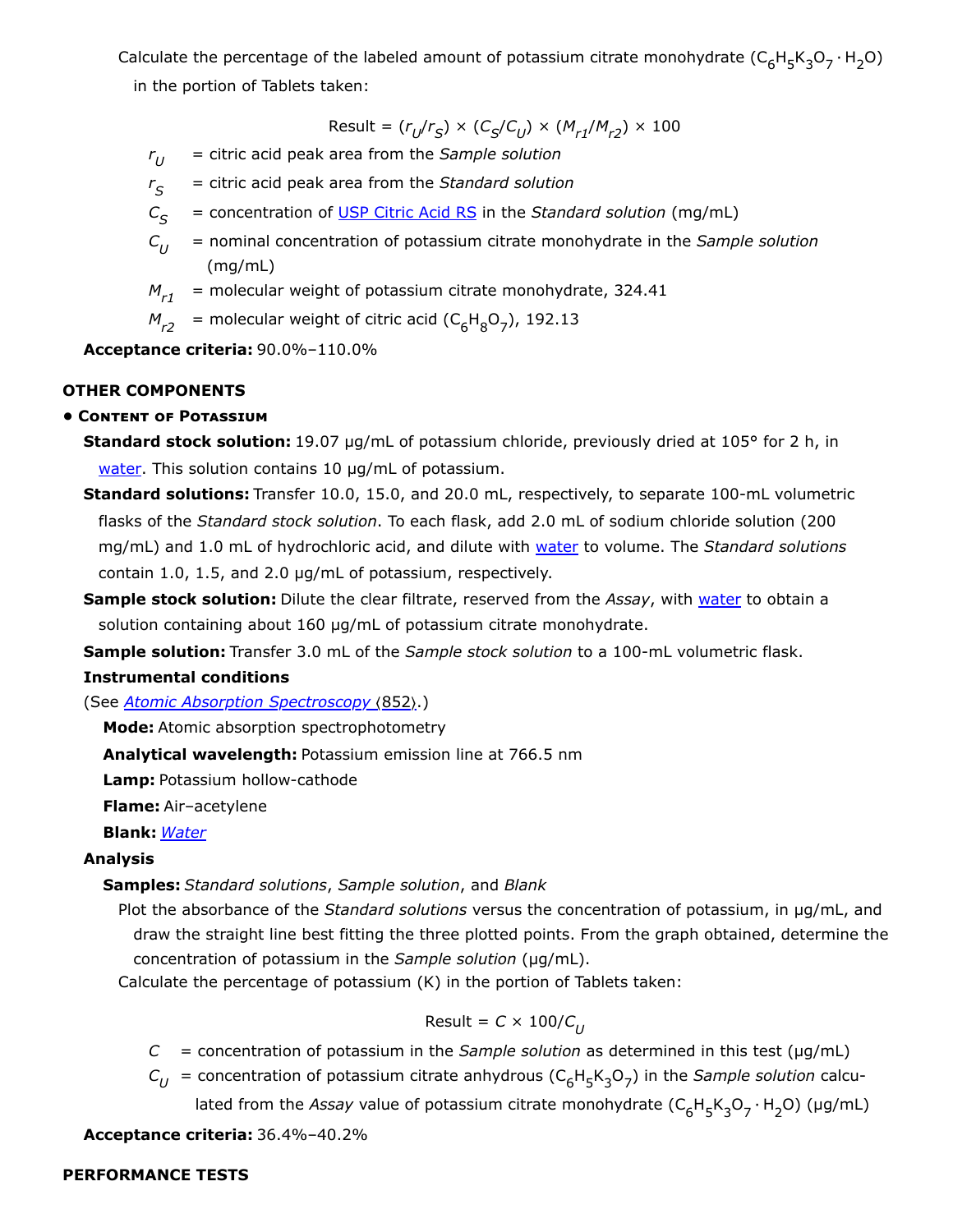#### *Change to read:*

**• Dissolution** 〈711〉

#### **Test 1**

**Medium:** Water; 900 mL

**Apparatus 2:** 50 rpm

**Times:** 0.5, 1, and 3 h; without *Medium* replacement

[Note—Withdraw the same volume at each time point.]

**Standard stock solution** and **Standard solutions:** Prepare as directed in the *Content of Potassium* test.

**Sample solution:** Filter the solution under test and dilute quantitatively with *Medium* to obtain a solution containing about 60 µg of potassium citrate per mL. Transfer 5.0 mL of this solution to a 100-mL volumetric flask, add 2.0 mL of sodium chloride solution (1 in 5) and 1.0 mL of hydrochloric acid. Dilute with water to volume, and mix.

#### **Instrumental conditions**

(See *Atomic Absorption Spectroscopy* 〈852〉.)

**Mode:** Atomic absorption spectrophotometry

**Analytical wavelength:** Potassium emission line at 766.5 nm

**Lamp:** Potassium hollow-cathode

**Flame:** Air–acetylene

**Blank:** Water

# **Analysis**

**Samples:** *Standard solutions*, *Sample solution*, and *Blank*

Determine the concentration, in µg/mL, of potassium in the *Sample solution* at each time point. Calculate the percentage of the labeled amount of potassium citrate monohydrate  $({\sf C}_6{\sf H}_5{\sf K}_3{\sf O}_7\cdot$ 

H<sub>2</sub>O) dissolved at each time point:

At 0.5 h:

$$
Result_1 = C_1 \times V \times R \times F \times 100/L
$$

At 1 h:

$$
Result_2 = [C_2 \times (V - V_S) + C_1 \times V_S] \times R \times F \times 100/L
$$

At 3 h:

 $Result_3 = {C_3 \times [V - 2 \times V_S] + (C_1 + C_2) \times V_S} \times R \times F \times 100/L$ 

- $C =$  as  $C_{1}$ ,  $C_{2}$ ,  $C_{3}$ , concentration of potassium in the *Sample solution* at each time point  $(\mu g/mL)$
- *V* = volume of *Medium*, 900 mL
- $R$  = ratio of the molecular weight of potassium citrate monohydrate to 3 times the atomic weight of potassium, 2.765
- *F* = dilution factor of the *Sample solution*
- $L =$  label claim (mg/Tablet)
- $V_{\mathcal{S}}$  = volume of sample withdrawn at each time point (mL)

**Tolerances:** The percentages of the labeled amount of potassium citrate monohydrate  $(\mathsf{C}_6\mathsf{H}_5\mathsf{K}_3\mathsf{O}_7\cdot$ 

H<sub>2</sub>O) dissolved from the Tablets are NMT 45% (Q) in 30 min, NMT 60% (Q') in 1 h, and NLT 80%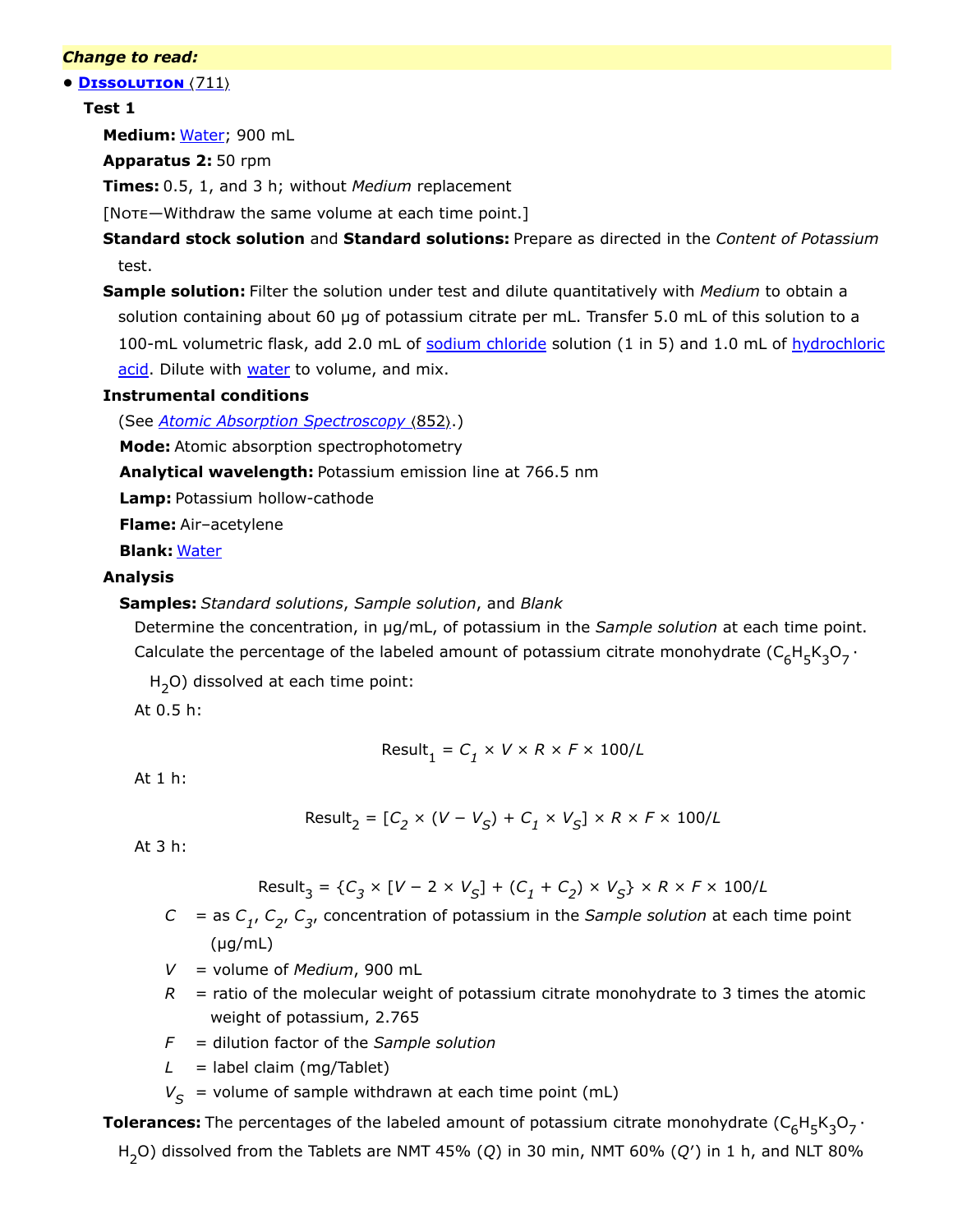(*Q*″) in 3 h. The requirements are met if the quantities dissolved from the Tablets tested conform to *[Table 1](#page-4-0)* instead of the table shown under *Dissolution* 〈711〉.

| . .<br>۰,<br>۰.<br>×<br>v. |  |
|----------------------------|--|
|----------------------------|--|

<span id="page-4-0"></span>

| <b>Stage</b>      | <b>Number</b><br>Tested | Acceptance<br><b>Criteria</b>                                                                                                                                                                                                                                                                           |
|-------------------|-------------------------|---------------------------------------------------------------------------------------------------------------------------------------------------------------------------------------------------------------------------------------------------------------------------------------------------------|
| $S_1$             | 6                       | Each unit is within the range between $Q \pm 10\%$ and $Q' \pm 10\%$ , and is NLT<br>$Q'' + 5\%$ at the stated times.                                                                                                                                                                                   |
| $S_2$             | 6                       | Average of 12 units $(S_1 + S_2)$ is within the range between $Q \pm 10\%$ and Q'<br>$\pm$ 10% and is NLT Q"; no unit is outside the range between Q $\pm$ 15% and Q'<br>$\pm$ 15%, and no unit is less than $Q'' - 5%$ at the stated times.                                                            |
| $S_{\mathcal{R}}$ | 12                      | Average of 24 units $(S_1 + S_2 + S_3)$ is within the range between $Q \pm 10\%$<br>and $Q' \pm 10\%$ and is NLT $Q''$ ; NMT 1 unit is outside the range between $Q \pm$<br>15%, NMT 1 unit is outside the range between $Q' \pm 15$ %, and NMT 1 unit is<br>less than $Q'' - 5\%$ at the stated times. |

**Test 2:** If the product complies with this test, the labeling indicates that it meets USP *Dissolution Test 2*. **Medium:** Water; 900 mL

**Apparatus 2:** 50 rpm

**Times:** 0.5, 1, 4, and 6 h. Replace the volume withdrawn with the equal volume of *Medium* preheated to  $37 \pm 0.5$ °.

**Buffer:** 3.4 g/L of monobasic potassium phosphate in water. Adjust with phosphoric acid to a pH of 2.2.

**Mobile phase:** *Buffer*

**Standard solution:** Prepare a solution of [USP Citric Acid](https://store.usp.org/searchresults?Ntt=1134368&searchType=simple&type=search) RS in *Medium* as directed in *[Table 2](#page-4-1)*.

**Table 2**

<span id="page-4-1"></span>

| <b>Tablet Strength</b><br>(mg, as potassium citrate monohydrate) | <b>Concentration of Citric Acid</b><br>(mg/mL) |
|------------------------------------------------------------------|------------------------------------------------|
| 540                                                              | 0.35                                           |
| 1080                                                             | 0.70                                           |
| 1620                                                             | 1.05                                           |

**Sample solution:** Pass a portion of the solution under test through a suitable filter of 0.45-µm pore size, discarding the first 5 mL of filtrate.

**Chromatographic system** (See *Chromatography* 〈621〉*, System Suitability*.) **Mode:** LC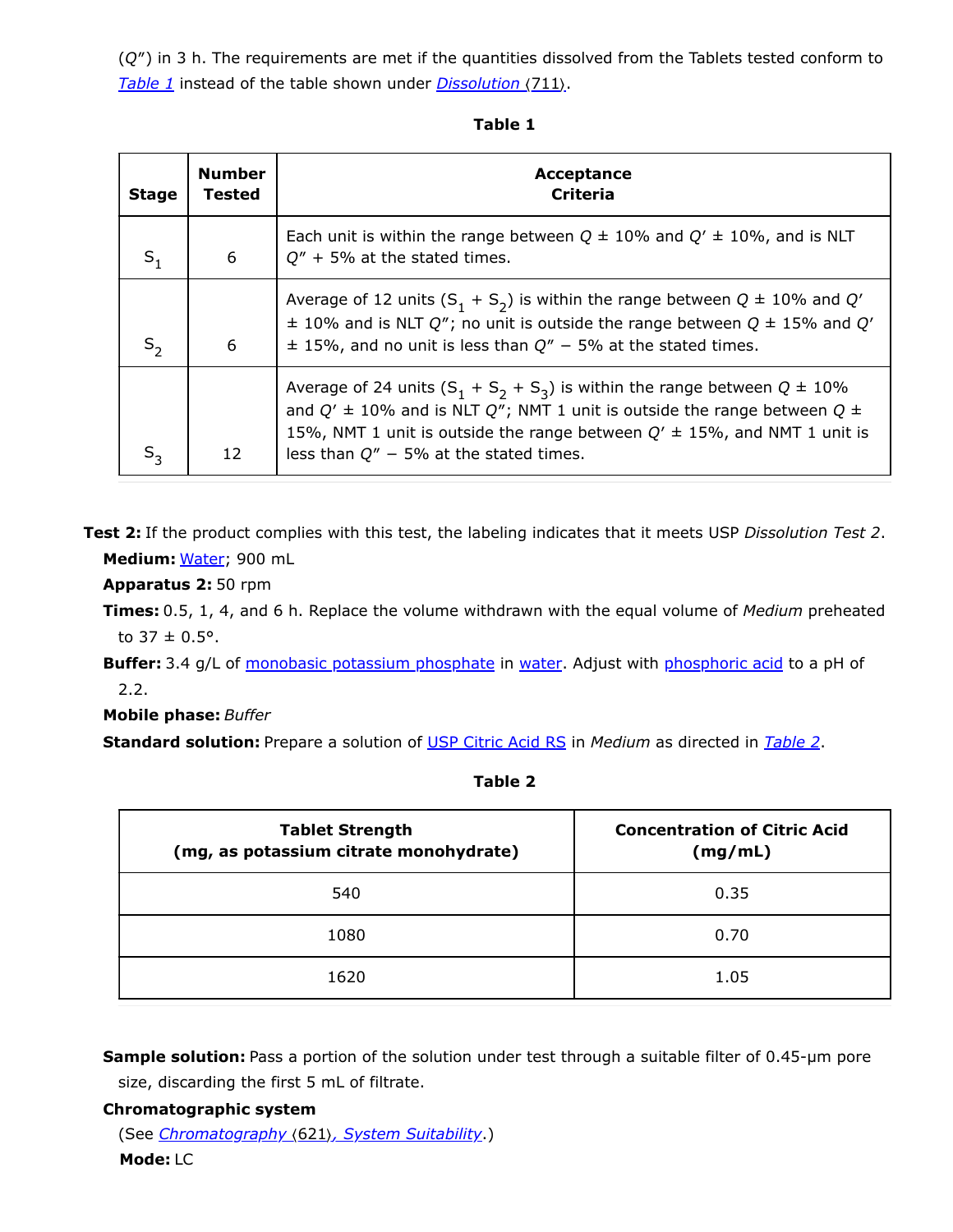**Detector:** UV 210 nm

**Column:** 4.6-mm × 25-cm; 5-µm packing L1

**Column temperature:** 55°

**Flow rate:** 1.0 mL/min

**Injection volume:** 20 µL

# **System suitability**

**Sample:** *Standard solution*

#### **Suitability requirements**

**Tailing factor:** NMT 2.0

# **Relative standard deviation:** NMT 2.0%

# **Analysis**

**Samples:** *Standard solution* and *Sample solution*

Determine the concentration, in mg/mL, of potassium citrate monohydrate  $(\mathsf{C}_6\mathsf{H}_5\mathsf{K}_3\mathsf{O}_7\cdot\mathsf{H}_2\mathsf{O})$  in the sample withdrawn from the vessel at each time point:

$$
\text{Result} = (r_U/r_S) \times C_S \times (M_{r1}/M_{r2})
$$

*r* = citric acid peak area from the *Sample solution*  $r_{II}$ 

 $r_S$  = citric acid peak area from the *Standard solution* 

 $C_{\mathcal{S}}$  = concentration of <u>[USP Citric Acid](https://store.usp.org/searchresults?Ntt=1134368&searchType=simple&type=search) RS</u> in the *Standard solution* (mg/mL)

 $M_{r1}$  = molecular weight of potassium citrate monohydrate ( $C_6H_5K_3O_7 \cdot H_2O$ ), 324.41

 $M_{r2}$  = molecular weight of citric acid ( $C_6H_8O_7$ ), 192.13

Calculate the percentage of the labeled amount of potassium citrate monohydrate  $({\sf C}_6{\sf H}_5{\sf K}_3{\sf O}_7\cdot$ 

H<sub>2</sub>O) dissolved at each time point:

At 0.5 h:

$$
\text{Result}_1 = C_1 \times V \times 100/L
$$

At 1 h:

$$
\text{Result}_2 = (C_2 \times V + C_1 \times V_S) \times 100/L
$$

At 4 h:

$$
\text{Result}_3 = [C_3 \times V + (C_1 + C_2) \times V_S] \times 100/L
$$

At 6 h:

$$
Result_4 = [C_4 \times V + (C_1 + C_2 + C_3) \times V_S] \times 100/L
$$

- $C =$  as  $C_{1}$ ,  $C_{2}$ ,  $C_{3}$ ,  $C_{4}$ , concentration of potassium citrate monohydrate in the portion of sample withdrawn at the specified time point (mg/mL)
- *V* = volume of *Medium*, 900 mL
- $L =$  label claim (mg/Tablet)
- $V_{\mathcal{S}}$  = volume of sample withdrawn at each time point (mL)

<span id="page-5-0"></span>**Tolerances:** The percentages of the labeled amount of potassium citrate monohydrate  $(\mathsf{C}_6\mathsf{H}_5\mathsf{K}_3\mathsf{O}_7\cdot$ H<sub>2</sub>O) dissolved at the times specified in <u>[Table 3](#page-5-0)</u> conform to<u>Dissolution (711), Acceptance Table 2</u>.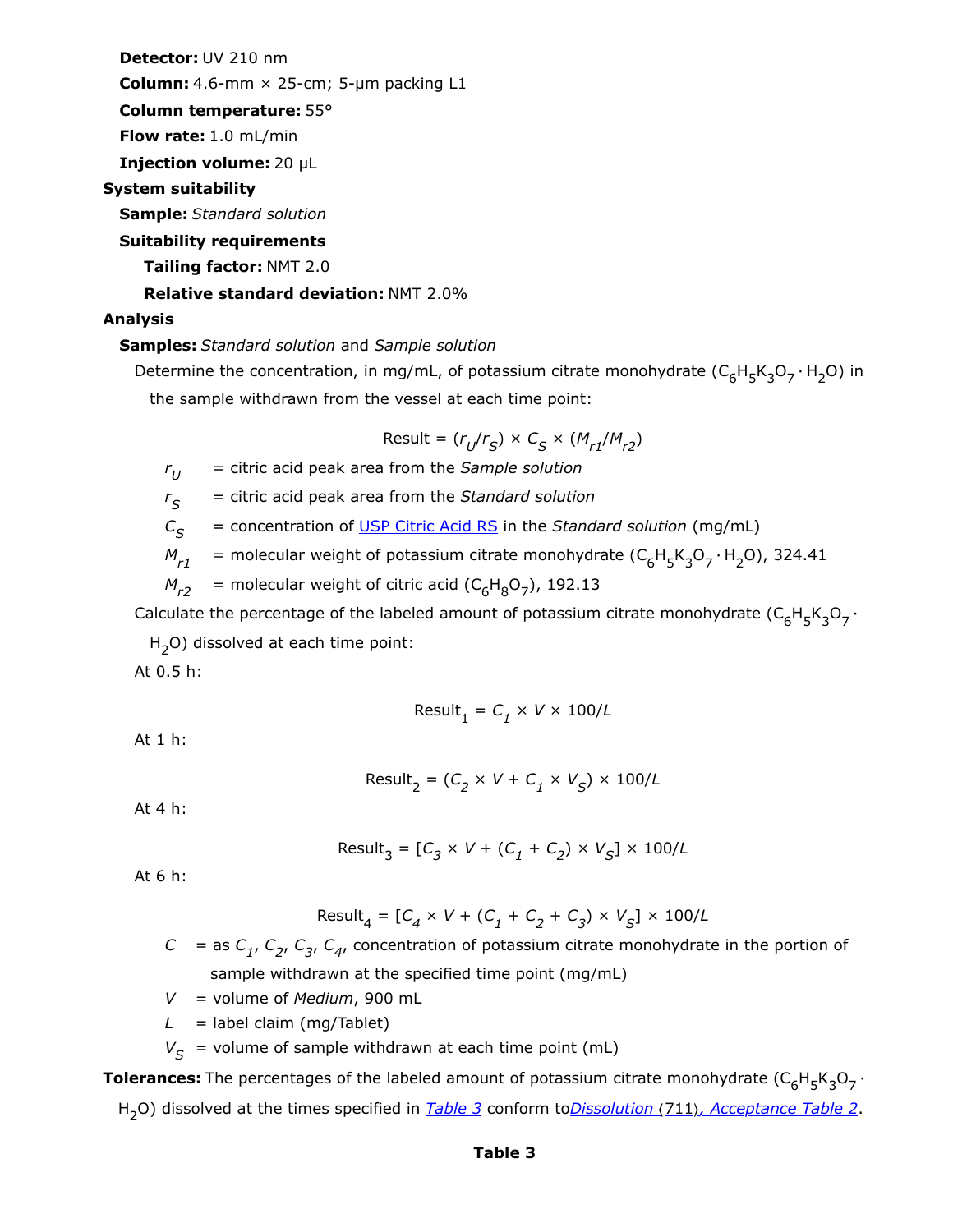| <b>Time</b><br>(h) | <b>Amount Dissolved</b><br>(%) |
|--------------------|--------------------------------|
| 0.5                | $25 - 50$                      |
|                    | $40 - 65$                      |
| 4                  | <b>NLT 70</b>                  |
| 6                  | <b>NLT 80</b>                  |

**Test 3:** If the product complies with this test, the labeling indicates that it meets USP *Dissolution Test 3*. **Medium:** Deaerated water; 900 mL

**Apparatus 2:** 50 rpm

[Note—Employ sinker if necessary to ensure that the Tablets do not float.]

**Times:** 0.5, 1, and 5 h; without *Medium* replacement

[Note—Withdraw the same volume at each time point. Pass a portion of the solution through a 0.45 µm membrane filter, discarding the first 2 mL of the filtrate.]

- **Diluent:** Transfer 5 g of sodium chloride to a 100-mL volumetric flask, add 25 mL of water and 25 mL of concentrated hydrochloric acid, shake until dissolved, cool to room temperature, and dilute with water to volume.
- **Standard stock solution:** 19.07 µg/mL of potassium chloride, previously dried at 105° for 2 h, in water. This solution contains 10 µg/mL of potassium.
- **Standard solutions:** Transfer 5.0, 7.0, 10.0, 15.0, and 20.0 mL of *Standard stock solution* to separate 100-mL volumetric flasks. Add 4.0 mL of *Diluent* to each flask, dilute with water to volume, and mix well. The *Standard solutions* contain 0.5, 0.7, 1.0, 1.5, and 2.0 µg/mL of potassium, respectively.
- **Sample stock solution:** Filter the solution under test, and dilute quantitatively with water as stated in *[Table 4](#page-6-0)*.

<span id="page-6-0"></span>

| Time<br>(h) | 5 mEq<br><b>Tablet</b><br><b>Dilution</b> | 10 mEq<br><b>Tablet</b><br><b>Dilution</b> | 15 mEq<br><b>Tablet</b><br><b>Dilution</b> |
|-------------|-------------------------------------------|--------------------------------------------|--------------------------------------------|
| 0.5         | $6.0$ mL into 25 mL                       | $6.0$ mL into 50 mL                        | 4.0 mL into 50 mL                          |
|             | 5.0 mL into 25 mL                         | 5.0 mL into 50 mL                          | 3.0 mL into 50 mL                          |
| 5           | 7.0 mL into 50 mL                         | 7.0 mL into 100 mL                         | $2.0$ mL into 50 mL                        |

#### **Table 4**

**Sample solution:** Transfer 5.0 mL of respective *Sample stock solution* into 100-mL volumetric flasks. Add 4.0 mL of *Diluent*, dilute with **water** to volume, and mix well.

# **Instrumental conditions**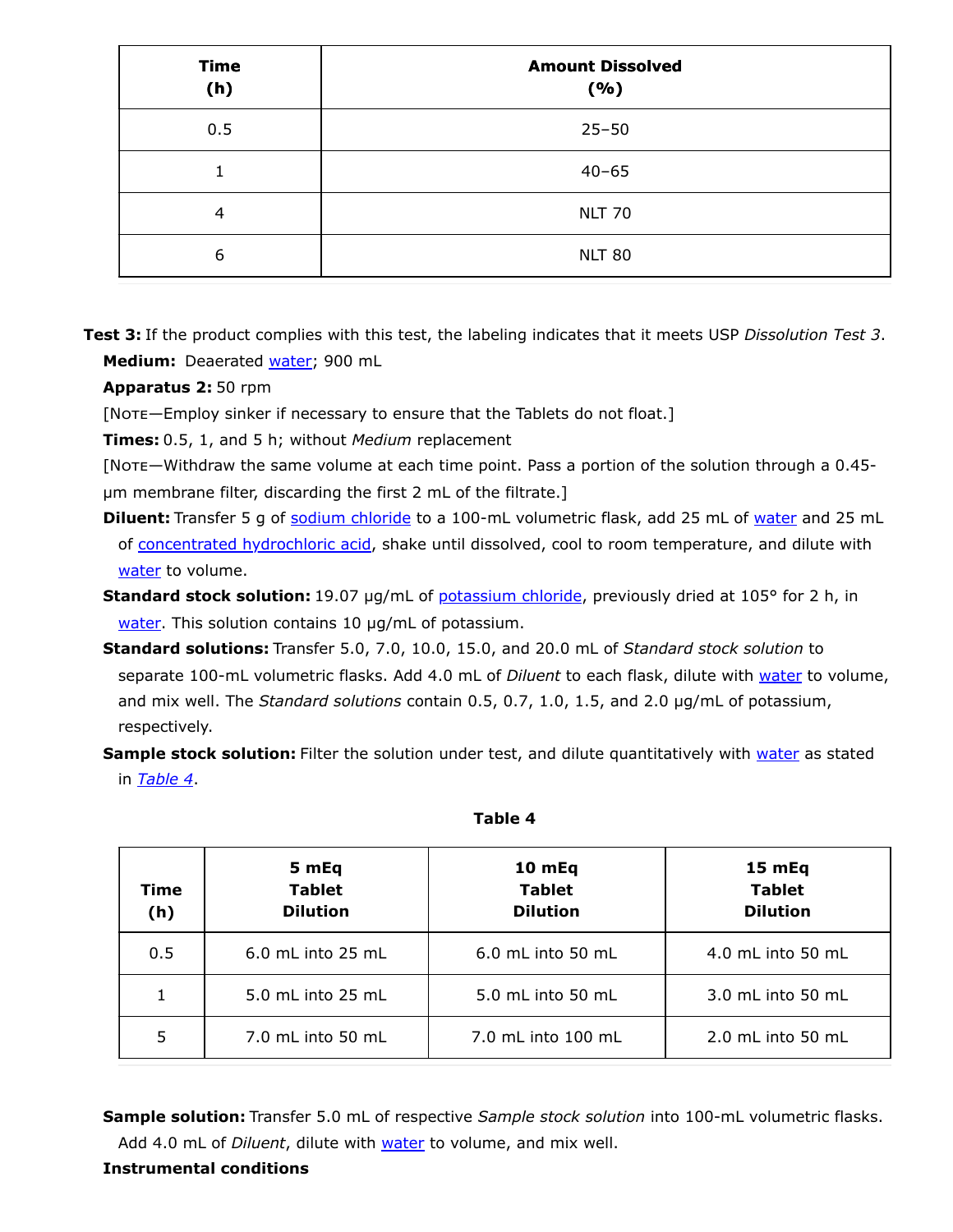(See *Atomic Absorption Spectroscopy (852).*)

**Mode:** Atomic absorption spectrophotometry

**Analytical wavelength:** Potassium emission line at 766.5 nm

**Lamp:** Potassium hollow-cathode

**Flame:** Air–acetylene

**Blank:** Dilute *Diluent* with water (4:96)

# **Analysis**

**Samples:** *Standard solutions*, *Sample solution*, and *Blank*

Determine the concentration, in µg/mL, of potassium in the *Sample solution* at each time point. Calculate the percentage of the labeled amount of potassium dissolved at each time point: At 0.5 h:

$$
Result_1 = C_1 \times D_1 \times V \times 100 / (L \times A)
$$

At 1 h:

$$
\text{Result}_2 = [C_2 \times D_2 \times (V - V_S) + C_1 \times D_1 \times V_S] \times 100 / (L \times A)
$$

At 5 h:

Result<sub>3</sub> = { $C_3 \times D_3 \times [V - 2 \times V_S] + (C_1 \times D_1 + C_2 \times D_2) \times V_S$ } × D × 100/(L × A)  $C =$  as  $C_1$ ,  $C_2$ ,  $C_3$ , concentration of potassium in the *Sample solution* at each time point

- (mg/mL)
- *D* = as  $D_{1}$ ,  $D_{2}$ ,  $D_{3}$ , dilution factor of the *Sample solution* at each point
- *V* = volume of *Medium*, 900 mL
- $L =$  label claim (mEq/Tablet)
- *A* = atomic weight of potassium, 39.1
- $V_{\mathcal{S}}$  = volume of sample withdrawn at each time point (mL)

**Tolerances:** The percentages of the labeled amount of potassium dissolved at the times specified in *[Table 5](#page-7-0)* conform to *Dissolution*〈711〉, *Acceptance Table 2*.

| v<br>۰.<br>×<br>. .<br>v. | ۰. |
|---------------------------|----|
|---------------------------|----|

<span id="page-7-0"></span>

| <b>Time</b><br>(h) | <b>Amount Dissolved</b><br>(%) |
|--------------------|--------------------------------|
| 0.5                | $30 - 50$                      |
|                    | $45 - 65$                      |
| 5                  | <b>NLT 85</b>                  |

**Test 4:** If the product complies with this test, the labeling indicates that it meets USP *Dissolution Test 4*. **Medium:** Water; 900 mL

**Apparatus 2:** 50 rpm

[Note-Use tablet sinkers if necessary.]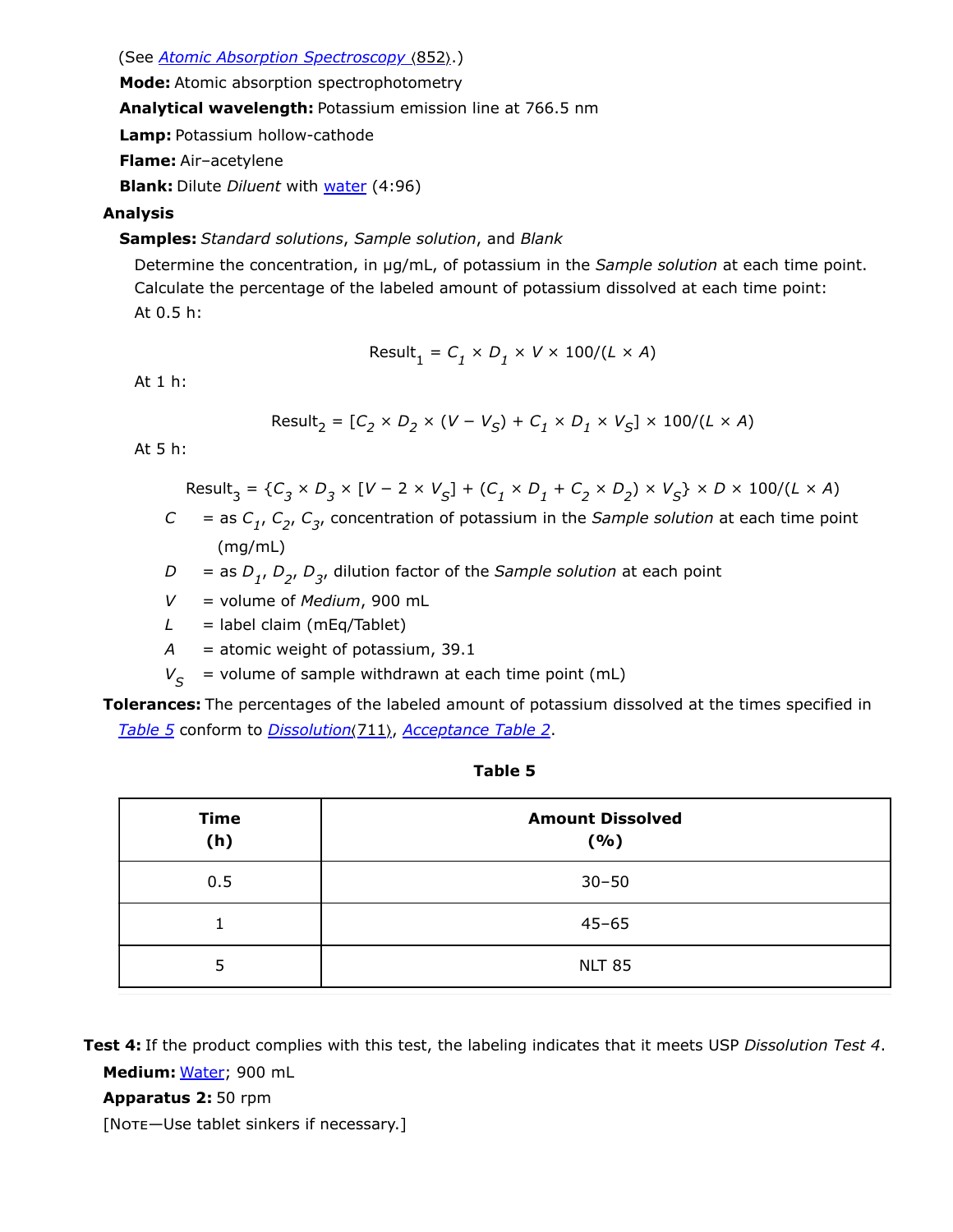**Times:** 0.5, 1, and 6 h. Replace the volume withdrawn with the equal volume of *Medium* preheated to  $37 \pm 0.5^{\circ}$ .

[Note—Withdraw the same volume at each time point. Pass a portion of the withdrawn solution through a  $0.45$ -µm nylon filter, discarding the first 5 mL of filtrate.]

**Buffer** and **Mobile phase:** Prepare as directed in *Test 2*.

<span id="page-8-0"></span>**Standard solution:** Prepare a solution of [USP Citric Acid](https://store.usp.org/searchresults?Ntt=1134368&searchType=simple&type=search) RS in *Medium* as directed in *[Table 6](#page-8-0)*.

| <b>Tablet Strength</b><br>(mg, as potassium citrate monohydrate) | <b>Concentration of Citric Acid</b><br>(mg/mL) |
|------------------------------------------------------------------|------------------------------------------------|
| 1080                                                             | 0.70                                           |
| 1620                                                             | 1.05                                           |

**Sample solution:** Filtered portion of the solution under test

**Chromatographic system** and **System suitability:** Proceed as directed in *Test 2*.

**Analysis**

**Samples:** *Standard solution* and *Sample solution*

Determine the concentration, in mg/mL, of potassium citrate monohydrate  $(\mathsf{C}_6\mathsf{H}_5\mathsf{K}_3\mathsf{O}_7\cdot\mathsf{H}_2\mathsf{O})$  in the sample withdrawn from the vessel at each time point:

$$
Result = (r_U/r_S) \times C_S \times (M_{r1}/M_{r2})
$$

*r* = peak area of citric acid from the *Sample solution*  $r_U$ 

 $r_S$  = peak area of citric acid from the *Standard solution* 

*C* = concentration of [USP Citric Acid](https://store.usp.org/searchresults?Ntt=1134368&searchType=simple&type=search) RS in the *Standard solution* (mg/mL)  $C_{\varsigma}$ 

 $M_{r1}$  = molecular weight of potassium citrate monohydrate (C<sub>6</sub>H<sub>5</sub>K<sub>3</sub>O<sub>7</sub> · H<sub>2</sub>O), 324.41

 $M_{r2}$  = molecular weight of citric acid (C<sub>6</sub>H<sub>8</sub>O<sub>7</sub>), 192.13

Calculate the percentage of the labeled amount of potassium citrate monohydrate  $(\mathsf{C}_6\mathsf{H}_5\mathsf{K}_3\mathsf{O}_7\cdot$ 

H<sub>2</sub>O) dissolved at each time point:

At 0.5 h:

$$
\text{Result}_1 = C_1 \times V \times (100/L)
$$

At 1 h:

$$
\text{Result}_2 = (C_2 \times V + C_1 \times V_S) \times (100/L)
$$

At 6 h:

$$
\text{Result}_3 = [C_3 \times V + (C_1 + C_2) \times V_S] \times 100/L
$$

 $C_{\vec{i}}$  = concentration of potassium citrate monohydrate in the portion of sample withdrawn at the specified time point (mg/mL)

*V* = volume of *Medium*, 900 mL

*L* = label claim (mg/Tablet)

 $V_{\mathcal{S}}$  = volume of sample withdrawn at each time point (mL)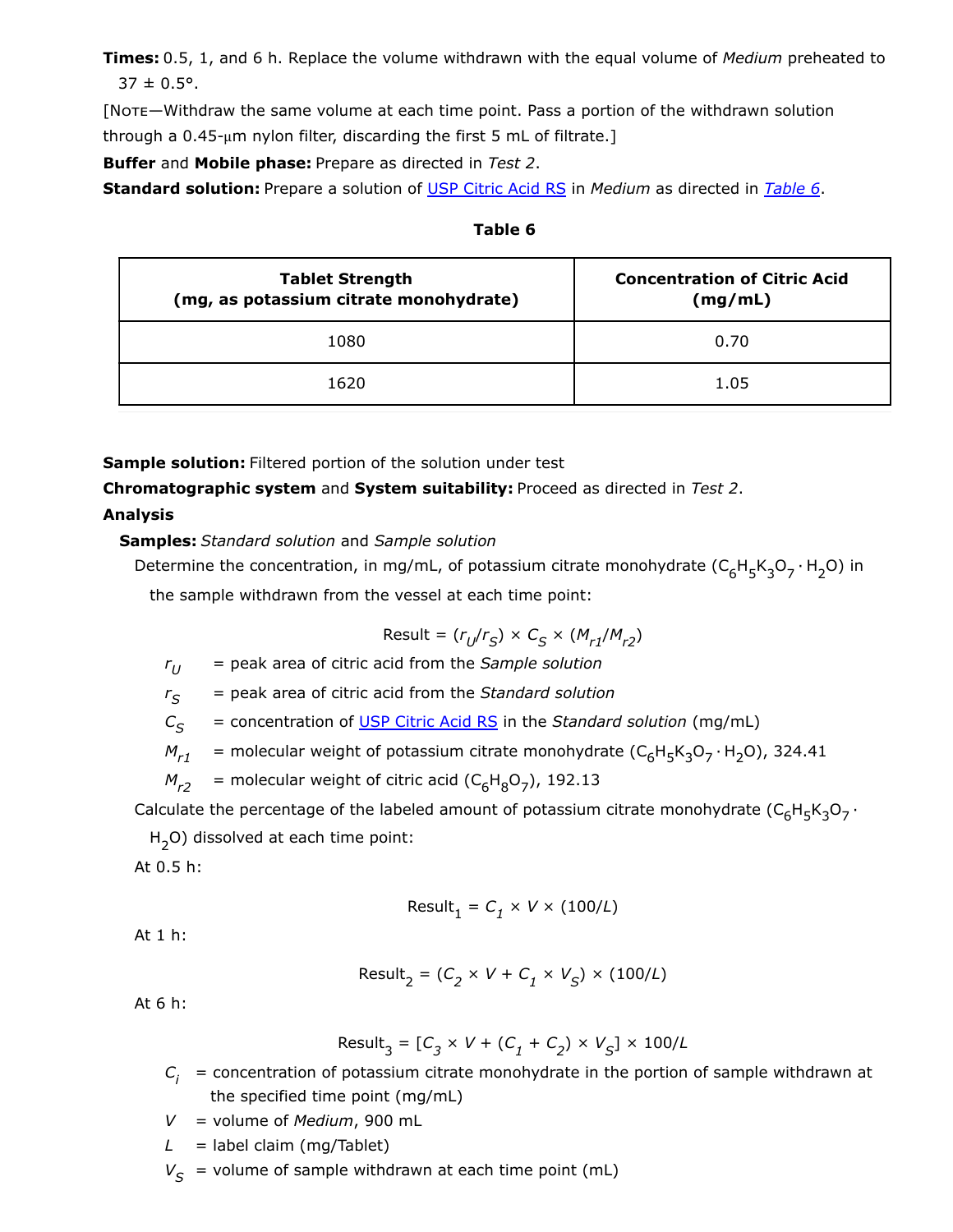**Tolerances:** The percentages of the labeled amount of potassium citrate monohydrate  $(\mathsf{C}_6\mathsf{H}_5\mathsf{K}_3\mathsf{O}_7\cdot$ 

H<sub>2</sub>O) dissolved at the times specified in *[Table 7](#page-9-0)* conform to *Dissolution* (711), *Acceptance Table 2*.

<span id="page-9-0"></span>

| <b>Time</b><br>(h) | <b>Amount Dissolved</b><br>( %) |
|--------------------|---------------------------------|
| 0.5                | $30 - 50$                       |
|                    | $45 - 65$                       |
| 6                  | <b>NLT 80</b>                   |

| v<br>۰.<br>M.<br>v. |  |
|---------------------|--|
|---------------------|--|

**Test 5:** If the product complies with this test, the labeling indicates that it meets USP *Dissolution Test 5*. **Medium:** *Water*; 900 mL

**Apparatus 2:** 50 rpm

**Times:** 0.5, 1, 2 and 6 h. Replace the volume withdrawn with an equal volume of *Medium* preheated to  $37 \pm 0.5^{\circ}$ .

[Note—Withdraw the same volume at each time point. Pass a portion of the withdrawn solution through a 0.45-μm nylon filter, discarding the first 5 mL of filtrate.]

**Buffer** and **Mobile phase:** Prepare as directed in *Test 2*.

<span id="page-9-1"></span>**Standard solution:** Prepare a solution of [USP Citric Acid](https://store.usp.org/searchresults?Ntt=1134368&searchType=simple&type=search) RS in *Medium* as directed in *[Table 8](#page-9-1)*.

**Table 8**

| <b>Tablet Strength</b><br>(mg, as potassium citrate monohydrate) | <b>Concentration of Citric Acid</b><br>(mg/mL) |  |  |
|------------------------------------------------------------------|------------------------------------------------|--|--|
| 1080                                                             | 0.70                                           |  |  |
| 1620                                                             | 1.05                                           |  |  |

**Sample solution:** Filtered portion of the solution under test

**Chromatographic system** and **System suitability:** Proceed as directed in *Test 2*.

# **Analysis**

**Samples:** *Standard solution* and *Sample solution*

Determine the concentration, in mg/mL, of potassium citrate monohydrate  $(\mathsf{C}_6\mathsf{H}_5\mathsf{K}_3\mathsf{O}_7\cdot\mathsf{H}_2\mathsf{O})$  in the sample withdrawn from the vessel at each time point:

$$
\text{Result} = (r_U/r_S) \times C_S \times (M_{r1}/M_{r2})
$$

*r* = peak area of citric acid from the *Sample solution*  $r_{U}$ 

*r* = peak area of citric acid from the *Standard solution*  $r_{\rm S}$ 

*C* = concentration of [USP Citric Acid](https://store.usp.org/searchresults?Ntt=1134368&searchType=simple&type=search) RS in the *Standard solution* (mg/mL)  $C_{\rm c}$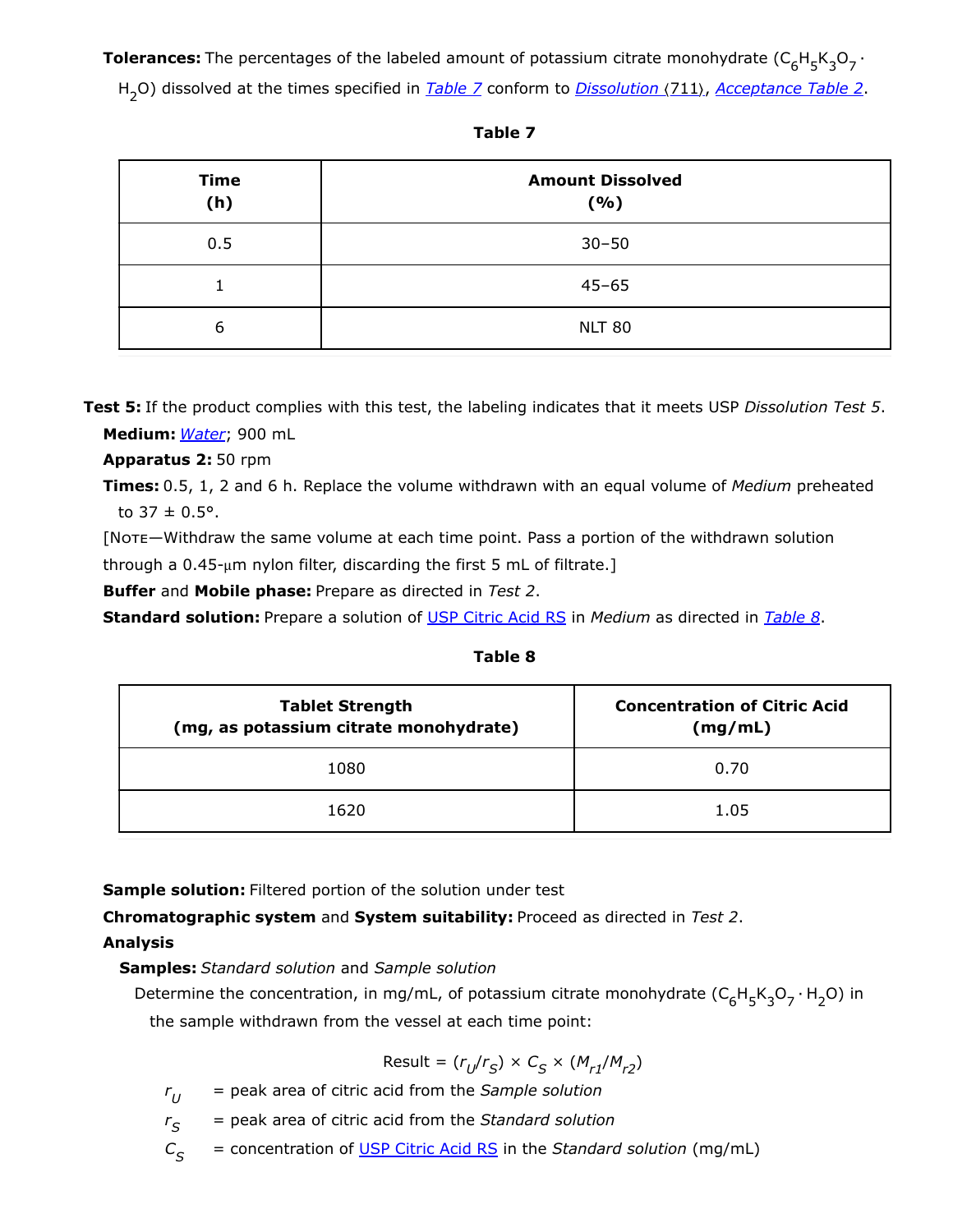$M_{r1}$  = molecular weight of potassium citrate monohydrate ( $C_6H_5K_3O_7 \cdot H_2O$ ), 324.41

 $M_{r2}$  = molecular weight of citric acid ( $C_6H_8O_7$ ), 192.13

Calculate the percentage of the labeled amount of potassium citrate monohydrate  $({\sf C}_6{\sf H}_5{\sf K}_3{\sf O}_7\cdot$ 

H<sub>2</sub>O) dissolved at each time point:

At 0.5 h:

$$
\text{Result}_1 = C_1 \times V \times 100/L
$$

At 1 h:

$$
Result_2 = (C_2 \times V + C_1 \times V_S) \times 100/L
$$

At 2 h:

$$
\text{Result}_3 = [C_3 \times V + (C_1 + C_2) \times V_S] \times 100/L
$$

At 6 h:

Result<sub>4</sub> = 
$$
[C_4 \times V + (C_1 + C_2 + C_3) \times V_S] \times 100/L
$$

 $C_{\vec{i}}$  = concentration of potassium citrate monohydrate in the portion of sample withdrawn at the specified time point (mg/mL)

*V* = volume of *Medium*, 900 mL

 $L =$  label claim (mg/Tablet)

 $V_{\mathcal{S}}$  = volume of sample withdrawn at each time point (mL)

#### **Tolerances:**

<span id="page-10-0"></span>See *[Table 9](#page-10-0)*.

#### **Table 9**

| <b>Time</b><br>(h) | <b>Amount Dissolved</b><br>(%) |
|--------------------|--------------------------------|
| 0.5                | $26 - 46$                      |
| 1                  | $40 - 60$                      |
| $\mathcal{P}$      | $55 - 75$                      |
| 6                  | <b>NLT 80</b>                  |

The percentages of the labeled amount of potassium citrate monohydrate  $(\mathsf{C}_6\mathsf{H}_5\mathsf{K}_3\mathsf{O}_7\cdot\mathsf{H}_2\mathsf{O})$ 

dissolved at the times specified conform to *Dissolution (711), Acceptance Table 2*.

**▲Test 6:** If the product complies with this test, the labeling indicates that it meets USP *Dissolution Test 6*.

**Medium:** Water; 900 mL

**Apparatus 2:** 50 rpm

**Times:** 0.5, 1, and 4 h—for strengths 540 and 1080 mg as potassium citrate monohydrate; 0.5, 1, and 6 h—for strength 1620 mg as potassium citrate monohydrate. Replace the volume withdrawn with an equal volume of *Medium* preheated to 37 ± 0.5°.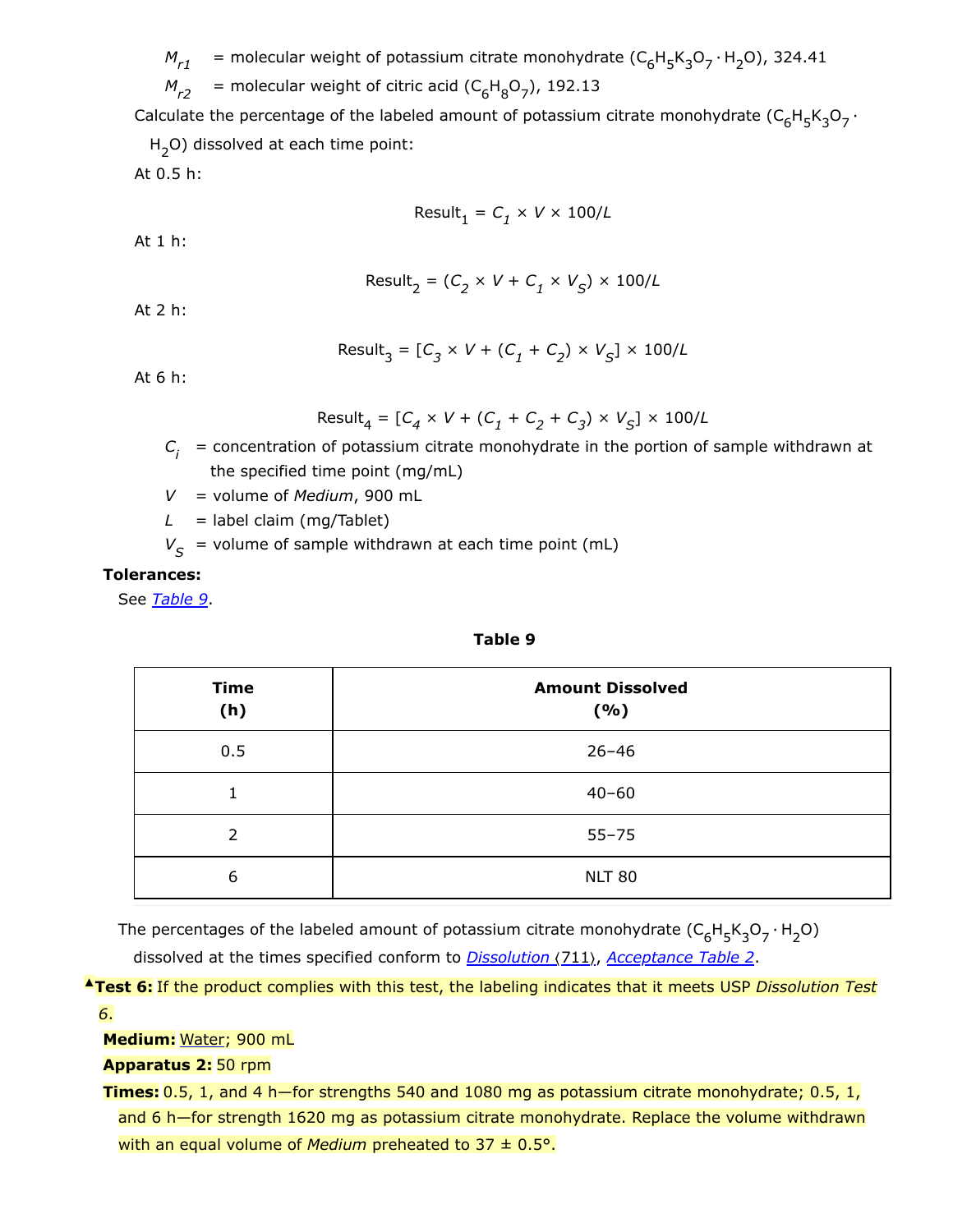[Note—Withdraw the same volume at each time point. Pass a portion of the withdrawn solution through a suitable 0.45-μm filter, discarding the first 5 mL of filtrate.]

# **Buffer, Mobile phase, Standard solution, Chromatographic system,** and **System**

**suitability:** Proceed as directed in *Test 2*.

**Sample solution:** Filtered portion of the solution under test

# **Analysis**

**Samples:** *Standard solution* and *Sample solution*

Determine the concentration, in mg/mL, of potassium citrate monohydrate (C<sub>6</sub>H<sub>5</sub>K<sub>3</sub>O<sub>7</sub> · H<sub>2</sub>O) in the sample withdrawn from the vessel at each time point:

$$
Result = (r_{U}/r_{S}) \times C_{S} \times (M_{r1}/M_{r2})
$$

*r* = peak area of citric acid from the *Sample solution*  $r_U$ 

*r* = peak area of citric acid from the *Standard solution*  $r_S$ 

*C* = concentration of [USP Citric Acid](https://store.usp.org/searchresults?Ntt=1134368&searchType=simple&type=search) RS in the *Standard solution* (mg/mL)  $C_{\mathcal{S}}$ 

 $M_{r1}$  = molecular weight of potassium citrate monohydrate (C<sub>6</sub>H<sub>5</sub>K<sub>3</sub>O<sub>7</sub> · H<sub>2</sub>O), 324.41

*M<sub>r2</sub>* = molecular weight of citric acid (C<sub>6</sub>H<sub>8</sub>O<sub>7</sub>), 192.13

Calculate the percentage of the labeled amount of potassium citrate monohydrate (C<sub>6</sub>H<sub>5</sub>K<sub>3</sub>O<sub>7</sub> ·

H<sub>2</sub>O) dissolved at each time point:

At 0.5 h:

$$
Result_1 = C_1 \times V \times 100/L
$$

At 1 h:

$$
Result_2 = (C_2 \times V + C_1 \times V_S) \times 100/L
$$

At 4 h or 6 h:

$$
Result_3 = [C_3 \times V + (C_1 + C_2) \times V_S] \times 100/L
$$

*C* = concentration of potassium citrate monohydrate in the portion of sample withdrawn at *i* the specified time point (mg/mL)

*V* = volume of *Medium*, 900 mL

 $L =$  label claim (mg/Tablet)

*V* = volume of sample withdrawn at each time point (mL) *S*

<span id="page-11-0"></span>**Tolerances:** See *[Table 10](#page-11-0)* and *[Table](#page-11-0) 11*.

| Table 10. For Tablets Labeled to Contain 540 mg/Tablet |  |  |  |  |  |
|--------------------------------------------------------|--|--|--|--|--|
|--------------------------------------------------------|--|--|--|--|--|

| <b>Time</b><br>(h) | <b>Amount Dissolved</b><br>(9/6) |
|--------------------|----------------------------------|
| 0.5                | $25 - 45$                        |
|                    | $40 - 60$                        |
| $\overline{4}$     | <b>NLT 80</b>                    |

**Table 11. For Tablets Labeled to Contain 1080 and 1620 mg/Tablet**